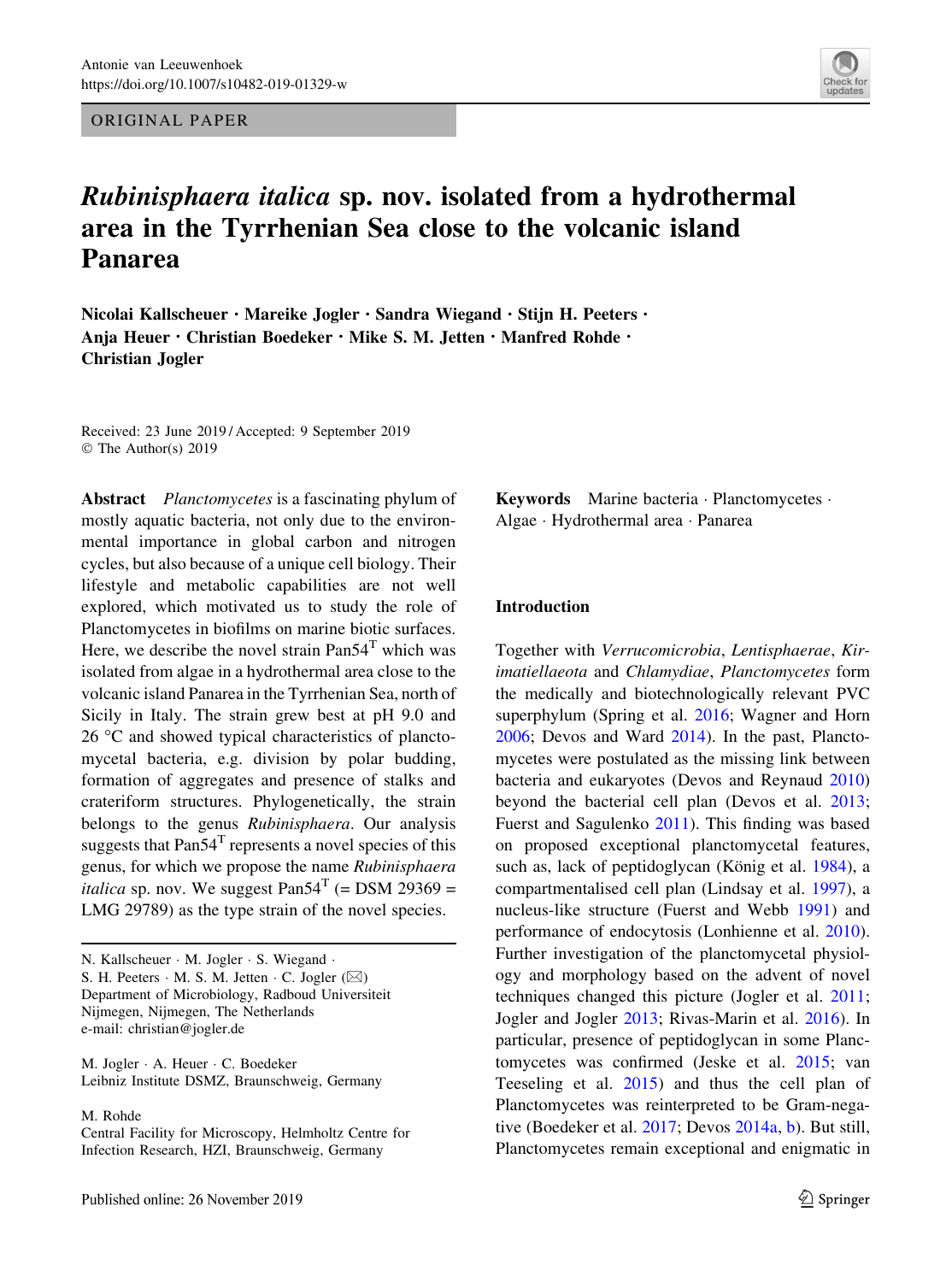comparison to well-characterised canonical bacteria. They e.g. divide unusually, either by budding, binary fission or even a combination of both (Wiegand et al. [2019\)](#page-9-0) and lack canonical divisome proteins including the otherwise universal FtsZ (Jogler et al. [2012](#page-8-0); Pilhofer et al. [2008](#page-8-0)).

Many Planctomycetes survive in oligotrophic environments, such as seawater, by utilising a range of highmolecular-weight sugars derived from algae (Jeske et al. [2013](#page-8-0); Lachnit et al. [2013](#page-8-0)) after attaching to these nutrient-rich surfaces (Bengtsson et al. [2012;](#page-7-0) Bondoso et al. [2015](#page-7-0), [2014](#page-7-0), [2017;](#page-7-0) Lage and Bondoso [2014](#page-8-0); Vollmers et al. [2017\)](#page-9-0). In this context, a specialised morphology including the unique pili-forming crateriform structures and an extremely enlarged periplasm might be involved in the uptake and cleavage of such polymeric compounds (Boedeker et al. [2017](#page-7-0)).

It is frequently observed that Planctomycetes are highly abundant in biofilms on nutrient-rich marine surfaces (Bengtsson and Øvreås [2010](#page-7-0); Kohn et al. [2019b\)](#page-8-0). This is astonishing when considering their moderate growth rates compared to faster-growing competitors in this ecological niche (Frank et al. [2014](#page-8-0); Wiegand et al. [2018\)](#page-9-0). It is thus likely that Planctomycetes are 'talented' producers of secondary metabolites, which could mediate (symbiotic) interactions with algae or act as antibiotics (Jeske et al. [2013\)](#page-8-0). Gene clusters involved in small molecule production were predicted in planctomycetal genomes, which substantiates Planctomycetes as a promising source of such bioactive compounds (Graca et al. [2016](#page-8-0); Wiegand et al. [2019\)](#page-9-0).

Taken together, Planctomycetes are amongst the most maverick of all bacteria known thus far (Wiegand et al. [2018\)](#page-9-0). We are steadily aiming to expand the collection of known Planctomycetes and recently presented 79 novel strains in an overview article (Wiegand et al. [2019\)](#page-9-0). Here, we introduce and validly describe  $Pan54^T$ , a novel planctomycetal strain that was isolated close to the volcanic island Panarea, and describe its morphology, physiology and phylogeny. The sampling location Panarea is located in the Tyrrhenian Sea, has an area of  $3.3 \text{ km}^2$  and is the second smallest of the Aeolian islands. The island itself is only a small part of a sub-marine edifice in form of a truncated cone with an eastern protrusion with its base being 1500 m below sea level (Gabbianelli et al. [1990](#page-8-0)). The entire cone has a diameter of 23 km and an area of  $460 \text{ km}^2$  and several thermal

springs are located in proximity to the island. In the surroundings of Panarea areas with increased temperatures, higher levels of nutrients including nitrogen and sulfur sources are present, which motivated us to choose this geographical location as a valuable source of so far unknown species of prokaryotes (Gugliandolo et al. [2015](#page-8-0)).

## Material and methods

Cultivation conditions and isolation

For strain isolation and cultivation M1H NAG ASW medium was used. For medium preparation 0.25 g peptone (Bacto), 0.25 g yeast extract (Bacto), 2.38 g (4-(2-hydroxyethyl)-1-piperazineethanesulfonic acid) (HEPES) (10 mM), 250 mL artificial sea water (ASW) and 20 mL sterile-filtered Hutner's basal salt solution were mixed in a final volume of 973 mL double distilled water. The pH was adjusted to 7.5 using 5 M KOH and the solution was autoclaved for 20 min at 121 °C. After cooling, the following solutions were added aseptically: 1 mL of 25% (w/v) glucose, 5 mL vitamin solution, 1 mL trace element solution and 20 mL of a stock solution with 50  $g/L$  Nacetyl glucosamine (NAG). ASW contained 46.94 g/L NaCl, 7.84 g/L Na<sub>2</sub>SO<sub>4</sub>, 21.28 g/L MgCl<sub>2</sub>  $\times$  6 H<sub>2</sub>O, 2.86 g/L CaCl<sub>2</sub>  $\times$  2 H<sub>2</sub>O, 0.384 g/L NaHCO<sub>3</sub>, 1.384 g/L KCl, 0.192 g/L KBr, 0.052 g/L  $H_3BO_3$ , 0.08 g/L SrCl<sub>2</sub>  $\times$  6 H<sub>2</sub>O and 0.006 g/L NaF and was freshly prepared before addition to the base solution. Hutner's basal salt solution was prepared by first dissolving 10 g nitrilotriacetic acid (NTA) in 700 mL double distilled water and adjusting the pH to 7.2 using 5 M KOH. After that, the following compounds were added: 29.7 g MgSO<sub>4</sub>  $\times$  7 H<sub>2</sub>O, 3.34 g CaCl<sub>2-</sub>  $\times$  2 H<sub>2</sub>O, 0.01267 g Na<sub>2</sub>MoO<sub>4</sub>  $\times$  2 H<sub>2</sub>O, 0.099 g FeSO<sub>4</sub>  $\times$  7 H<sub>2</sub>O and 50 mL metal salt solution 44. The solution was filled up to 1 L, sterilised by filtering and stored at  $4^{\circ}$ C. Metal salt solution 44 consisted of 250 mg/L Na<sub>2</sub>-EDTA, 1095 mg/L ZnSO<sub>4</sub>  $\times$  7 H<sub>2</sub>O, 500 mg/L FeSO<sub>4</sub>  $\times$  7 H<sub>2</sub>O, 154 mg/L MnSO<sub>4</sub> x H<sub>2</sub>O, 39.5 mg/L CuSO<sub>4</sub>  $\times$  5 H<sub>2</sub>O, 20.3 mg/L CoCl<sub>2</sub>  $\times$  6  $H_2O$  and 17.7 mg/L  $Na_2Ba_2O_7 \times 10 H_2O$ . In the first step, EDTA was dissolved and, if required, a few drops of concentrated  $H_2SO_4$  were added to retard precipitation of heavy metal ions. Metal salt solution 44 was sterilised by filtration and stored at  $4^{\circ}$ C. Vitamin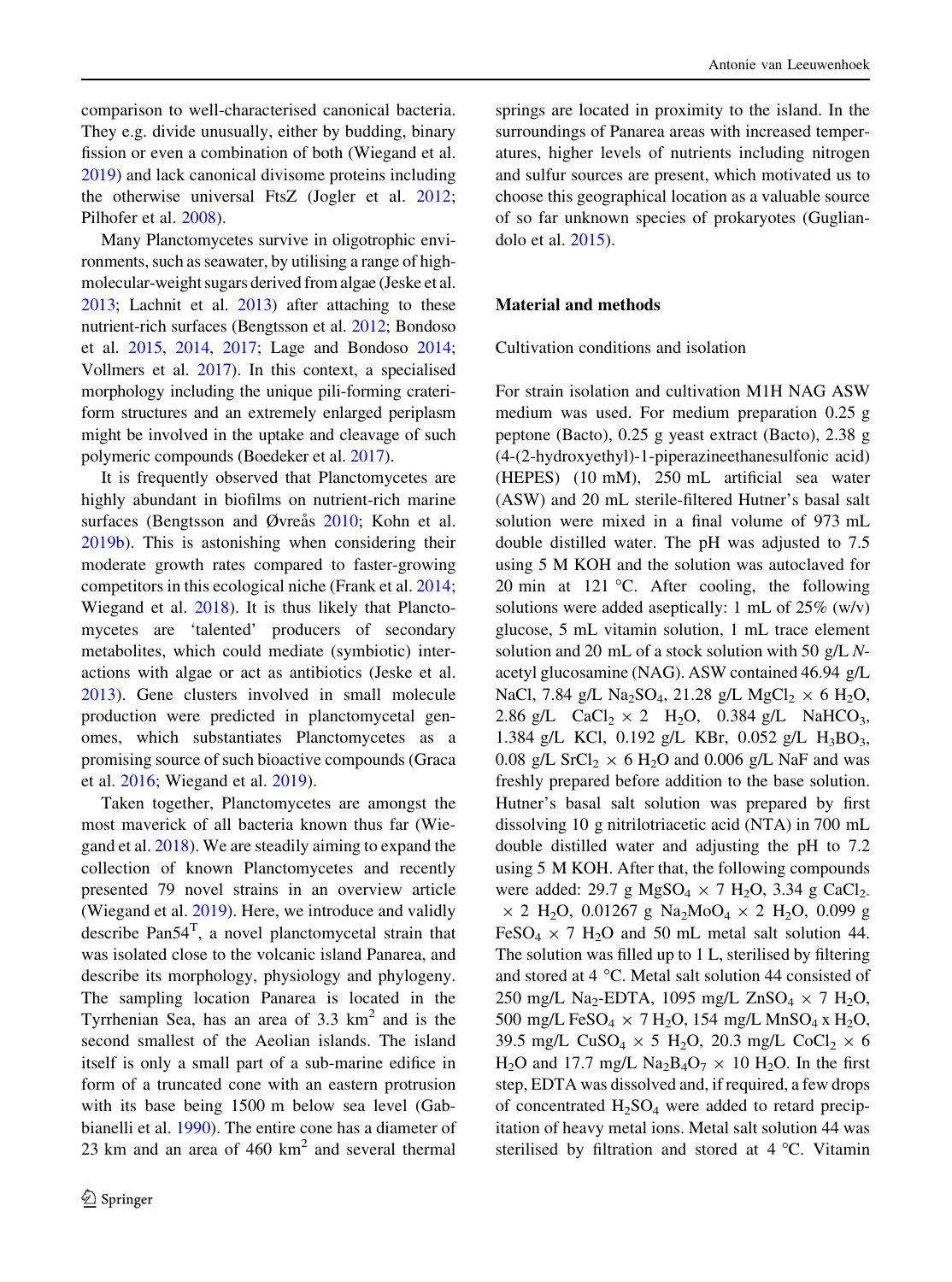solution contained per liter: 10 mg *p*-aminobenzoic acid, 4 mg biotin, 20 mg pyridoxine hydrochloride, 10 mg thiamine hydrochloride, 10 mg Ca-pantothenate, 4 mg folic acid, 10 mg riboflavin, 10 mg nicotinamide and 0.2 mg vitamin B12. p-Aminobenzoic acid was dissolved first and the solution was sterilised by filtration and stored in the dark at  $4^{\circ}$ C. The trace element solution containing 1.5 g/L Na-nitrilotriacetate, 500 mg/L MnSO<sub>4</sub> x H<sub>2</sub>O, 100 mg/L FeSO<sub>4</sub>  $\times$  7  $H_2O$ , 100 mg/L  $Co(NO_3)_2 \times 6$   $H_2O$ , 100 mg/L ZnCl<sub>2</sub>, 50 mg/L NiCl<sub>2</sub>  $\times$  6 H<sub>2</sub>O, 50 mg/L H<sub>2</sub>SeO<sub>3</sub>, 10 mg/L CuSO<sub>4</sub>  $\times$  5 H<sub>2</sub>O, 10 mg/L AlK(SO<sub>4</sub>)<sub>2</sub>  $\times$  12 H<sub>2</sub>O, 10 mg/L H<sub>3</sub>BO<sub>3</sub>, 10 mg/L NaMoO<sub>4</sub>  $\times$  2 H<sub>2</sub>O and 10 mg/L  $\text{Na}_2\text{WO}_4 \times 2$  H<sub>2</sub>O was sterilised by filtration and stored in the dark at  $4^{\circ}$ C.

Strain Pan $54^T$  was isolated on the 10th of September 2013 from an algal surface in hydrothermal area 26 (sampling site 38.6392 N, 15.1051 E) close to the island Panarea in the north of Sicily, Italy. Algae leaves were initially washed with  $0.5 \times$  artificial sea water (ASW) and placed on M1H ASW solid medium (lacking NAG) containing 8 g/L gelrite additionally supplemented with 20 mg/L cycloheximide, 1000 mg/ L streptomycin and 200 mg/L ampicillin. Two different pH values (6.5 and 8.0) were tested and plates were cultivated at 20  $^{\circ}$ C for 2–3 weeks. Isolated colonies were then streaked on a new plate and maintained in liquid M1H NAG ASW medium. Initial amplification and sequencing of the 16S rRNA gene was performed as previously described (Rast et al. [2017\)](#page-8-0).

## Deposition of genomic data

Genome data (acc. no. SJPG00000000) and the 16S rRNA gene sequence (acc. no. MK554545) were deposited in the GenBank database.

## Light microscopy

Phase contrast (Phaco) analyses were performed employing a Nikon Eclipse Ti inverted microscope with a Nikon DS-Ri2 camera (blue LED). Specimens were immobilised in MatTek glass bottom dishes (35 mm, No. 1.5) employing a 1% agarose cushion (Will et al. [2018\)](#page-9-0). Images were analysed using the Nikon NIS-Elements software (version 4.3). To determine the cell size, at least 100 representative cells were counted manually (Annotations and Measurements, NIS-Elements) or by using the NIS- Elements semi-automated object count tool (smooth:  $4\times$ , clean:  $4\times$ , fill holes: on, separate:  $4\times$ ).

## Electron microscopy

For field emission scanning electron microscopy (FESEM) bacteria were fixed in 1% (v/v) formaldehyde in HEPES buffer (3 mM HEPES, 0.3 mM CaCl<sub>2</sub>, 0.3 mM  $MgCl<sub>2</sub>$ , 2.7 mM sucrose, pH 6.9) for 1 h on ice and washed once employing the same buffer (Rast et al. [2017\)](#page-8-0). Cover slips with a diameter of 12 mm were coated with a poly-L-lysine solution (Sigma-Aldrich) for 10 min, washed in distilled water and airdried.  $50 \mu L$  of the fixed bacteria solution was placed on a cover slip and allowed to settle for 10 min. Cover slips were then fixed in 1% glutaraldehyde in TE buffer (20 mM TRIS, 1 mM EDTA, pH 6.9) for 5 min at room temperature and subsequently washed twice with TE buffer before dehydrating in a graded series of acetone (10, 30, 50, 70, 90, 100%) on ice for 10 min at each concentration. Samples from the 100% acetone step were brought to room temperature before placing them in fresh 100% acetone. Samples were then subjected to critical-point drying with liquid  $CO<sub>2</sub>$ (CPD 300, Leica). Dried samples were covered with a gold/palladium (80/20) film by sputter coating (SCD 500, Bal-Tec) before examination in a field emission scanning electron microscope (Zeiss Merlin) using the Everhart Thornley HESE2 detector and the inlens SE detector in a 25:75 ratio at an acceleration voltage of 5 kV. Transmission electron microscopy (TEM) was performed as described before (Kohn et al. [2016\)](#page-8-0).

## Physiological analyses

For determination of the pH optimum 100 mM HEPES was used for cultivations at pH 7.0, 7.5 and 8.0. For cultivation at pH 5.0 and 6.0 HEPES was replaced by 100 mM 2-(N-morpholino)ethanesulfonic acid (MES), whereas 100 mM N-cyclohexyl-2 aminoethanesulfonic acid (CHES) served as a buffering agent at pH 9.0 and 10.0. Cultivations for determination of the pH optimum were performed at 28  $\degree$ C. For determination of the temperature optimum Pan54<sup>T</sup> was cultivated in M1H NAG ASW medium at pH 7.5 at different temperatures ranging from 10 to 40 °C. Fatty acid composition of Pan54<sup>T</sup> was analysed based on a protocol described previously (Kohn et al. [2016\)](#page-8-0).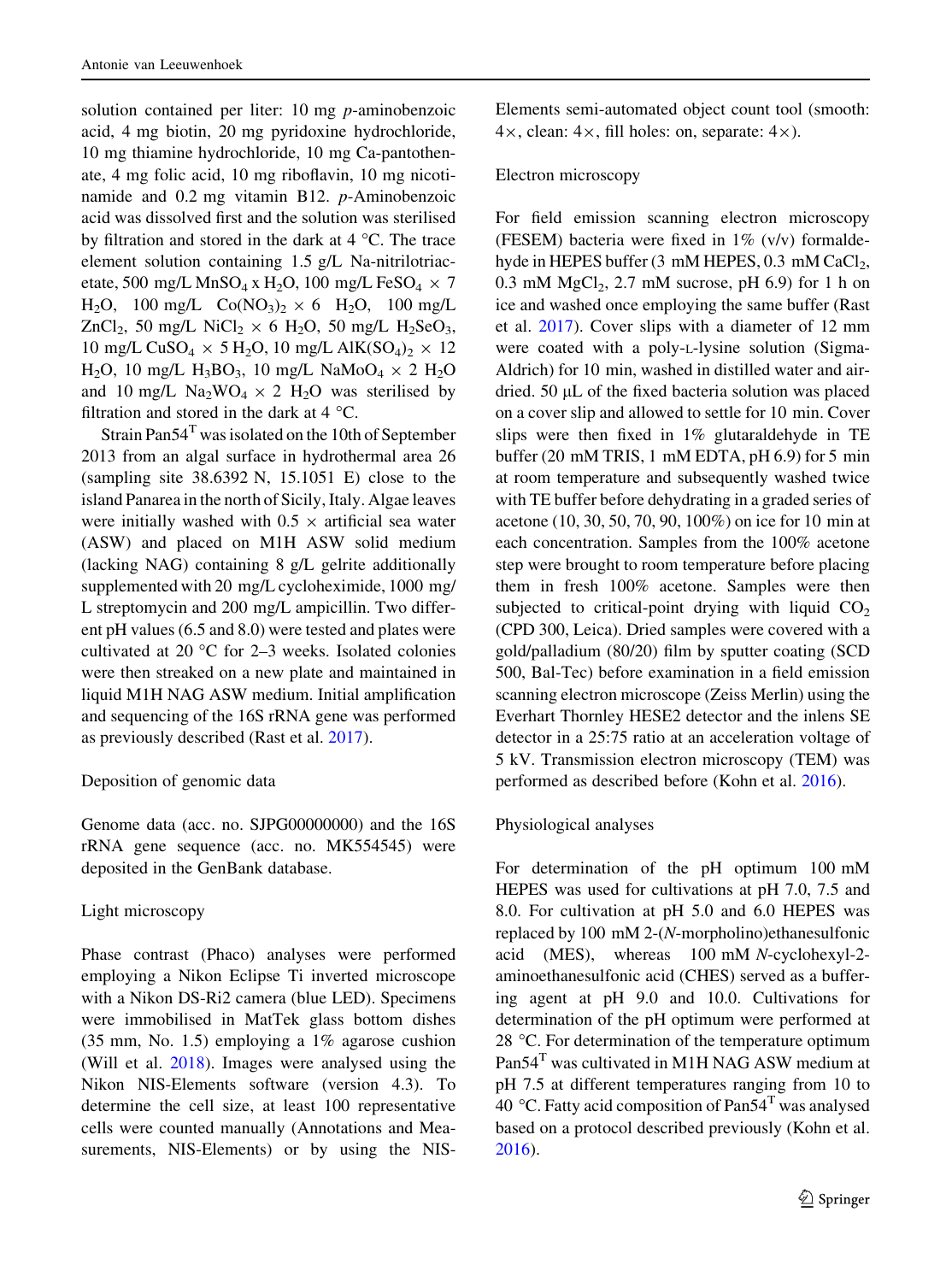Phylogenetic analyses

The genome of strain  $Pan54<sup>T</sup>$  was published previously (Wiegand et al. [2019\)](#page-9-0) and is available from GenBank under acc. no. SJPG00000000. The Gen-Bank acc. no. of the 16S rRNA gene is MK554545. 16S rRNA gene phylogeny was computed for strain Pan $54^T$ , the type strains of all described planctomycetal species (May 2019) and all isolates recently published (Wiegand et al. [2019](#page-9-0)). The 16S rRNA gene sequences were aligned with SINA (Pruesse et al. [2012\)](#page-8-0). The phylogenetic analysis was done employing a maximum likelihood (ML) approach with 1,000 bootstraps, the nucleotide substitution model GTR, gamma distribution and estimation of proportion of invariable sites (GTRGAMMAI option) (Stamatakis [2014\)](#page-9-0). Three 16S rRNA genes of bacterial strains from the PVC superphylum served as outgroup. The rpoB nucleotide sequences (encoding the RNA polymerase b-subunit) were taken from publicly available genome annotations and the sequence identities were determined as described previously (Bondoso et al. [2013\)](#page-7-0) with Clustal Omega (Sievers et al. [2011\)](#page-9-0) alignment and matrix calculation upon extracting only those parts of the sequence that would have been sequenced with the described primer set. The average nucleotide identity (ANI) was calculated using OrthoANI (Lee et al. [2016](#page-8-0)). The average amino acid identity (AAI) was gained with the aai.rb script of the enveomics collection (Rodriguez-R and Konstantinidis [2016](#page-8-0)). The percentage of conserved proteins (POCP) was calculated as described before (Qin et al. [2014\)](#page-8-0).

### Results and discussion

### Phylogenetic analysis

In our phylogenetic analysis  $Pan54<sup>T</sup>$  appears in a monophyletic clade with its closest relative Rubinis-phaera brasiliensis DSM 5305<sup>T</sup> (Fig. [1](#page-4-0)). R. brasiliensis DSM  $5305<sup>T</sup>$  was originally isolated from a water sample of Lagoa Vermelha, a salt pit near Rio de Janeiro, Brasil, initially described as ''Planctomyces brasiliensis'' in 1989 and was later reclassified (Scheuner et al. [2014](#page-9-0); Schlesner [1989](#page-9-0)). R. brasiliensis is currently the only validly described species within the genus *Rubinisphaera*. Pan54<sup>T</sup> and *R. brasiliensis*  $DSM 5305<sup>T</sup>$  share a 16S rRNA gene sequence identity

of 96.2%. This value is below the threshold of 98.7% for a novel species (Stackebrandt and Ebers [2006\)](#page-9-0), but above the threshold for a novel planctomycetal genus of 94.5% (Yarza et al. [2014\)](#page-9-0). Both strains share 76.5% rpoB gene identity, which is below the 96.3% cutoff proposed to distinguish between different planctomycetal species and above the threshold for novel genera of 72% sequence identity (Bondoso et al. [2013\)](#page-7-0). Average nucleotide identity (ANI) between both strains is 69.7% and distinctly below the species threshold of 95 - 96% for ANIb (ANI calculated with the BLAST algorithm) (Kim et al. [2014](#page-8-0)). The average *amino acid identity* (AAI) between  $Pan54<sup>T</sup>$  and its relative *R. brasiliensis* DSM 5305<sup>T</sup> is 58.1% and thus fits in the range for species belonging to the same bacterial genus (Rodriguez et al. [2018\)](#page-8-0). Finally, the percentage of conserved proteins (POCP) of 62.3% between both strains also indicates that they belong to the same genus, as a prokaryotic genus is proposed to be formed by a group of species with pairwise POCP values higher than 50% (Qin et al. [2014](#page-8-0)). Close relatives apart from  $R$ . *brasiliensis* DSM 5305<sup>T</sup> include *Planctomicrobium piriforme*  $P3<sup>T</sup>$  (Kulichevskaya et al.  $2015$ ), Gimesia maris DSM 8797<sup>T</sup> (Sche-uner et al. [2014](#page-9-0)), Fuerstiella marisgermanici NH11<sup>T</sup> (formerly designated "Fuerstia marisgermanicae") (Kohn et al. [2019a](#page-8-0), [2016\)](#page-8-0) and species of the Planctopirus genus (Fig. [1](#page-4-0)).

Morphological, physiological and biochemical analyses

For a morphological characterization,  $Pan54<sup>T</sup>$  cells were harvested during the exponential growth phase. Pan54<sup>T</sup> cells were found to be pear-shaped  $(1.6 \pm 0.2 \text{ µm} \times 0.8 \pm 0.1 \text{ µm})$  $(1.6 \pm 0.2 \text{ µm} \times 0.8 \pm 0.1 \text{ µm})$  $(1.6 \pm 0.2 \text{ µm} \times 0.8 \pm 0.1 \text{ µm})$  (Fig. 2a–c) and form strong aggregates and biofilms. Cells have a textured surface and contain evenly distributed cra-teriform structures (Fig. [2](#page-5-0)d, e).  $Pan54<sup>T</sup>$  divides by polar budding (Fig. [2](#page-5-0)a). Daughter cells have the same shape as mother cells. Thin sections of  $Pan54<sup>T</sup>$  cells show a condensed nucleoid and cytoplasmic invaginations (Fig. [2](#page-5-0)f, g). Colonies are white indicating a lack of carotenoids as pigmenting compounds. Detailed information on morphology, locomotion and cell division is summarised in Table [1](#page-6-0).  $Pan54<sup>T</sup>$ has a very similar morphology as R. brasiliensis. In the direct comparison  $Pan54<sup>T</sup>$  has a slightly elongated shape and crateriform structures appear to be more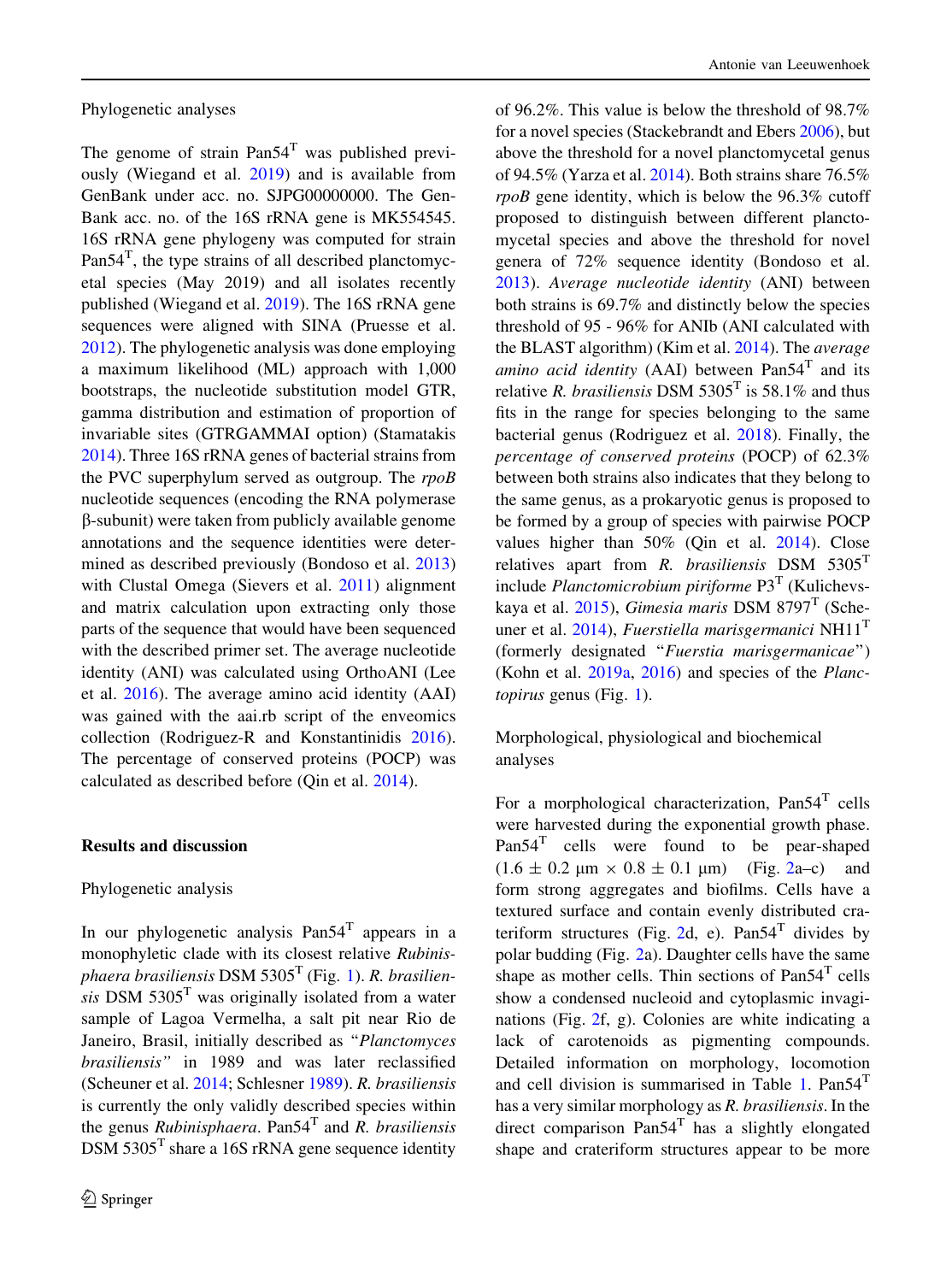<span id="page-4-0"></span>

Fig. 1 Phylogenetic analysis. The phylogenetic tree highlighting the position of  $Pan54<sup>T</sup>$  is depicted. 16S rRNA gene phylogeny was computed using the maximum likelihood method. Bootstrap values after 1000 resamplings (in %) are given at the nodes. The outgroup consists of three 16S rRNA

pronounced. Similar to R. brasiliensis rosette formation was observed rather than formation of larger aggregates (Scheuner et al. [2014](#page-9-0)). The colony colour of non-pigmented  $Pan54<sup>T</sup>$  differs from the yellow to orange pigmentation of R. brasiliensis.

In physiological experiments,  $Pan54<sup>T</sup>$  grew at a temperature range of  $14-27$  °C (Fig. [3a](#page-6-0)) and a pH range of 6.0–10.0 (Fig. [3](#page-6-0)b), but failed to grow at 30  $^{\circ}$ C or above (Fig. [3a](#page-6-0)). The optimal conditions turned out to be pH 9.0 and 26  $^{\circ}$ C. The observed temperature optimum of Pan $54^T$  is lower compared to R. brasilien-sis (30–33 °C) (Schlesner [1989\)](#page-9-0). R. brasiliensis even grows at temperatures of  $37 °C$  (Schlesner [1989](#page-9-0)), while Pan54<sup>T</sup> failed to grow at 30  $^{\circ}$ C or higher. Taken together, growth of  $Pan54<sup>T</sup>$  is mesophilic and slightly alkaliphilic. A maximal growth rate of 0.039  $h^{-1}$  was observed under the given conditions corresponding to a generation time of 18 h (Fig. [3\)](#page-6-0). This value is in the range of 0.01–0.09  $h^{-1}$  (generation times of 8–70 h),

genes from the PVC superphylum. The ''Pirellula clade'' includes species of the genera Rhodopirellula, Rubripirellula, Roseimaritima, Mariniblastus, Pirellula and Blastopirellula. The "Thermophilic clade" comprises the genera Thermostilla, Thermogutta and Thermopirellula

which we typically observed for planctomycetal strains isolated and characterised in our lab so far.

Major fatty acids of  $Pan54<sup>T</sup>$  include summed feature 3 (palmitoleic acid  $(16:1 \t 07c)$ , 15:0 iso 2-OH) (57%), palmitic acid (16:0) (36%) and cisvaccenic acid (18:1  $\omega$ 7c) (5%) (Table [2\)](#page-7-0). The composition is similar to R. brasiliensis in which 16:0, 16:1 and 18:1 were also found as the major fatty acids (Scheuner et al. [2014](#page-9-0)). However, the composition appears to be more restricted to these three in  $Pan54<sup>T</sup>$ as other fatty acid were only detected in traces  $\left(\right.$ 0.5%) in this strain.

## Genomic characteristics

The genome of  $Pan54<sup>T</sup>$  has a size of 6.7 Mb and is slightly larger compared to R. brasiliensis (6.0 Mb), whereas the GC content is lower (48.8% for Pan54<sup>T</sup>, 56.4% for R. brasiliensis). Relevant genome characteristics are summarised in Table [1](#page-6-0). Automated gene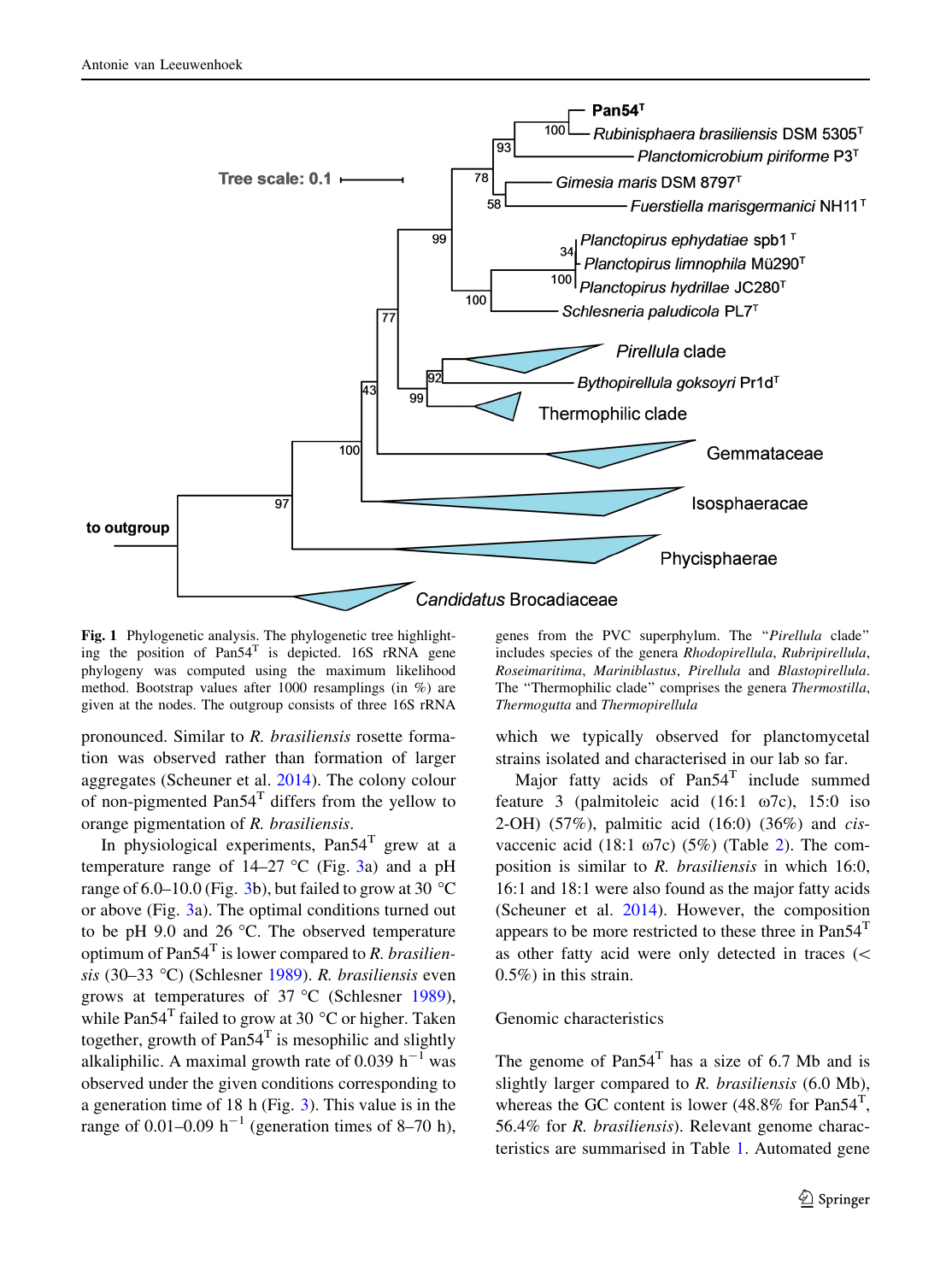<span id="page-5-0"></span>Fig. 2 Microscopy images and cell size plot of Pan54<sup>T</sup> . Pictures from light microscopy (LM) (a, b), scanning electron microscopy (SEM) (d, e) and transmission electron microscopy (TEM)  $(f, g)$  are shown. The scale bars are 1 um. For determination of the cell size  $(c)$  at least 100 representative cells were counted manually or by using a semi-automated object count tool during scanning electron microscopy



prediction and annotation identified 5275 putative protein-encoding genes, of which 42% (2229 genes) are annotated as hypothetical proteins. The calculated values correspond to 787 protein-coding genes per Mb and a coding density of 85%. Except for differences in GC content no striking differences between genome features of Pan54<sup>T</sup> and R. brasiliensis DSM 5305<sup>T</sup> were observed (Table [1](#page-6-0)). The number of 16S rRNA in both strains is identical and number of tRNAs is very similar.

## **Conclusion**

Based on the data collected during strain characterisation,  $Pan54<sup>T</sup>$  represents a novel species within the genus Rubinisphaera. We propose the name Rubinis*phaera italica* sp. nov. and present Pan54<sup>T</sup> as the type strain of the species.

Emended description of the genus Rubinisphaera Scheuner et al. ([2014\)](#page-9-0)

The description of the genus Rubinisphaera given previously (Scheuner et al. [2014\)](#page-9-0), with the following modification: The GC content is between 48 and 57%.

Description of Rubinisphaera italica sp. nov.

Rubinisphaera italica (i.ta'li.ca. L. fem. adj. italica of Italy; corresponding to the isolation of the strain from Italy). Cells are pear-shaped (length:  $1.6 \pm 0.2$  µm,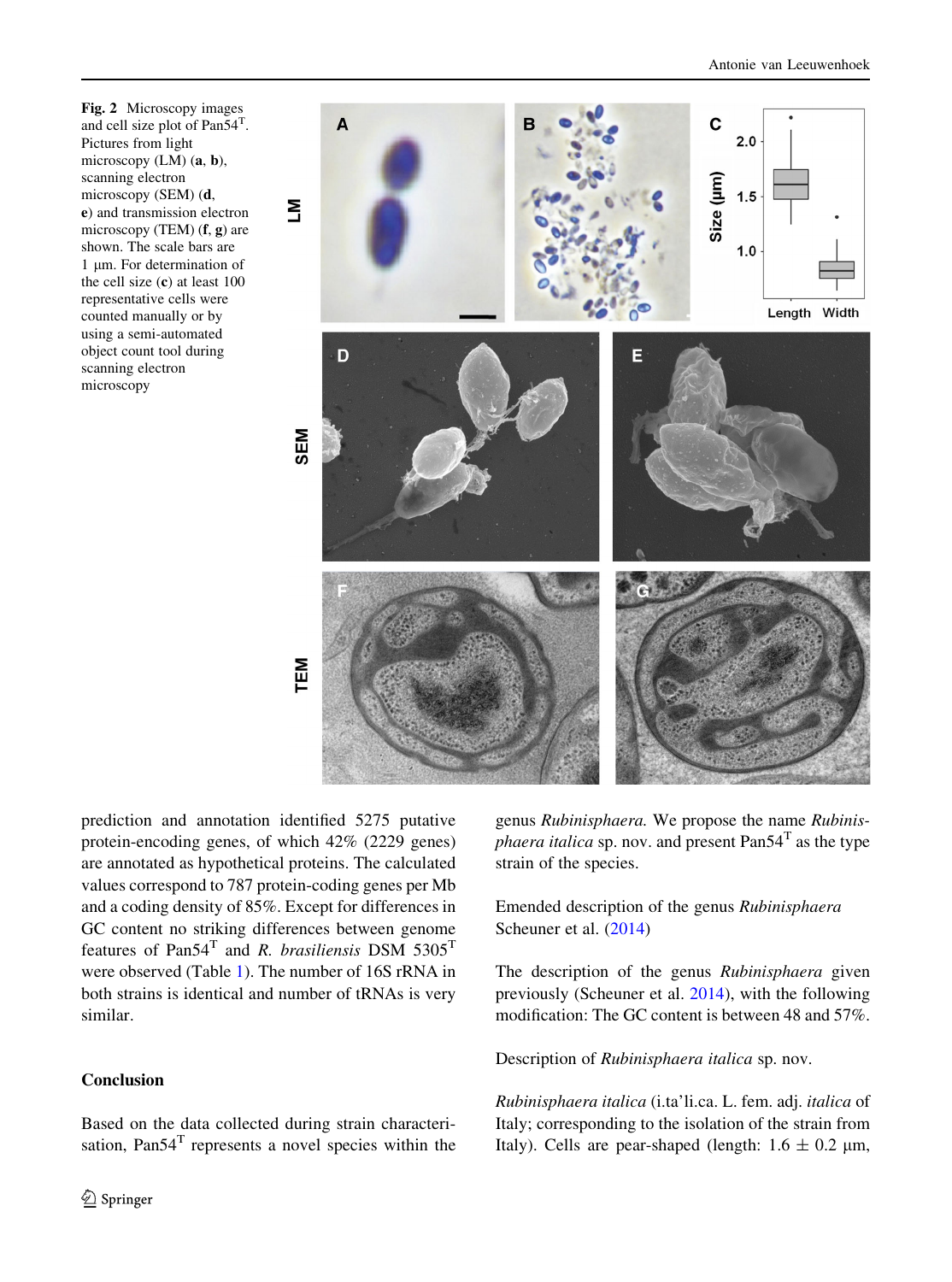<span id="page-6-0"></span>Table 1 Phenotypic and genotypic features of Pan54<sup>T</sup> in comparison to  $R$ . brasiliensis DSM 5305<sup>T</sup> (Scheuner et al. [2014](#page-9-0); Schlesner [1989\)](#page-9-0)

| Characteristics         | $Pan54^T$                  | R. brasiliensis<br>$DSM$ 5305 <sup>T</sup> |
|-------------------------|----------------------------|--------------------------------------------|
| Phenotypic features     |                            |                                            |
| Color                   | White                      | Yellow to orange                           |
| Size                    | $1.6 \times 0.8$ µm        | $0.7 - 1.8 \mu m$                          |
| Shape                   | Pear-shaped                | Spherical to ovoid                         |
| Aggregates              | Yes                        | Yes                                        |
| <b>Division</b>         | <b>Budding</b>             | <b>Budding</b>                             |
| Dimorphic life cycle    | n.o.                       | Yes                                        |
| Flagella                | n.o.                       | Yes                                        |
| Crateriform structures  | Yes, overall               | Yes                                        |
| Fimbriae                | Yes, polar matrix or fiber | Yes                                        |
| Capsule                 | n.o.                       | n.o.                                       |
| Bud shape               | Like mother cell           | Like mother cell                           |
| Budding pole            | Polar                      | Polar                                      |
| <b>Stalk</b>            | Yes                        | Yes                                        |
| Holdfast structure      | n.o.                       | Yes                                        |
| Genotypic features      |                            |                                            |
| Genome size [bp]        | 6,704,479                  | 6,006,602                                  |
| Plasmids [bp]           | n.o.                       | n.o.                                       |
| GC $[\%]$               | $48.8 \pm 0.5$             | 56.4                                       |
| Completeness [%]        | 96.55                      | 94.83                                      |
| Contamination [%]       | 1.88                       | 3.45                                       |
| Protein-coding genes    | 5275                       | 4824                                       |
| Hypothetical proteins   | 2229                       | 2581                                       |
| Protein-coding genes/Mb | 787                        | 803                                        |
| Coding density [%]      | 85.4                       | 86.1                                       |
| 16S rRNA genes          | 2                          | 2                                          |
| tRNA genes              | 58                         | 50                                         |

n.o. not observed, n/a not available

Fig. 3 Temperature and pH optimum of strain Pan54<sup>T</sup>. Data points show average growth rates obtained after cultivation in M1H NAG ASW medium in biological triplicates. Cultivations at different temperatures (a) were performed at pH 7.5. Cultivations at different pH values (b) were conducted at 28 °C



width:  $0.8 \pm 0.1 \text{ }\mu\text{m}$ , form aggregates and divide by polar budding. Cells grow at ranges of  $14-27$  °C (optimum  $26 \text{ °C}$ ) and pH  $6.0-10.0$  (optimum 9.0). Colonies are white. The genome (acc. no. SJPG00000000) and 16S rDNA sequence (acc. no. MK554545) are available from the GenBank database.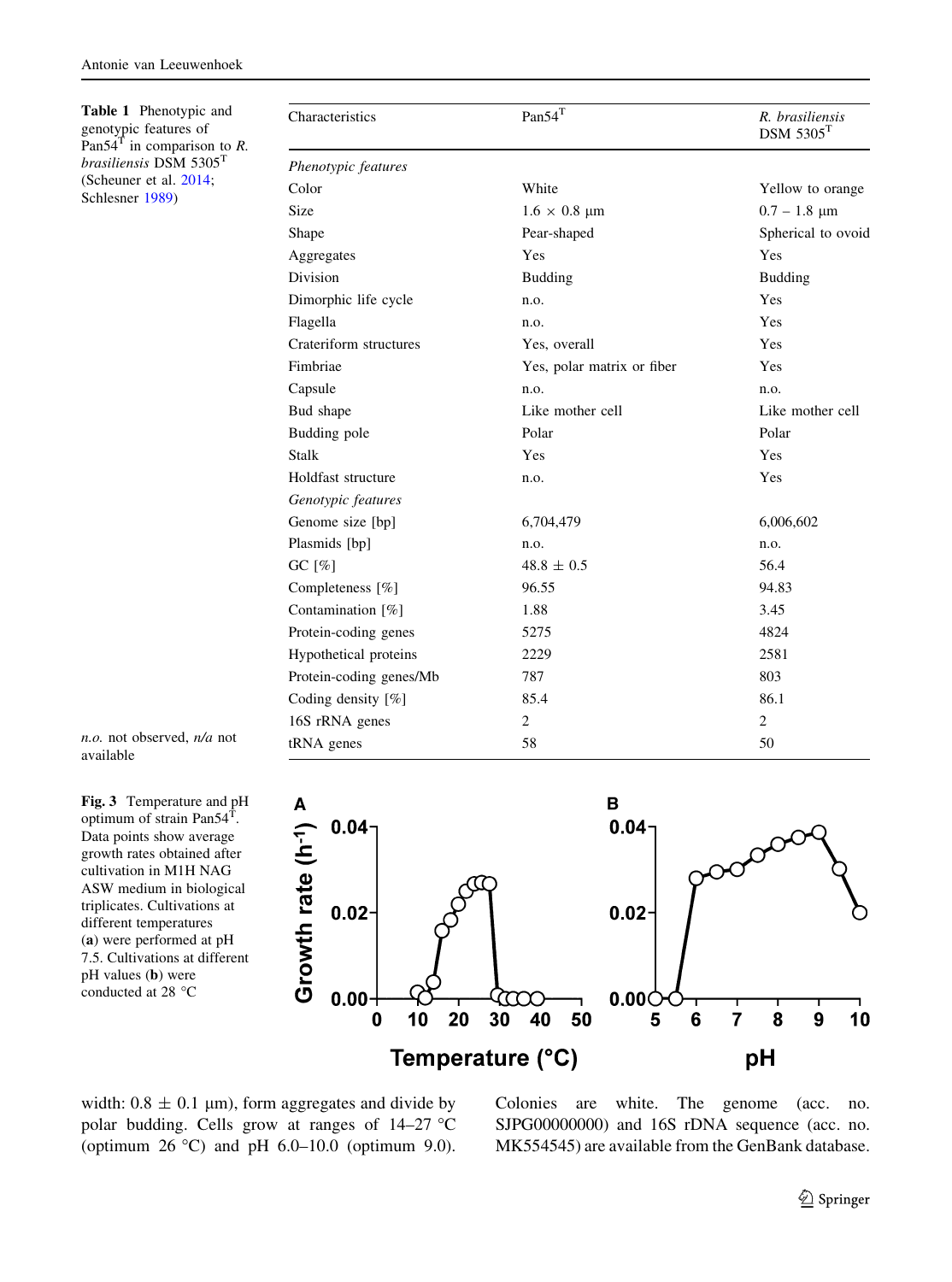<span id="page-7-0"></span>

| Fatty acid                           | Share in $%$ |  |
|--------------------------------------|--------------|--|
| $12:0$ 3-OH                          | 0.06         |  |
| $14:1 \omega$ 5c                     | 0.10         |  |
| 14:0                                 | 0.21         |  |
| $15:1 \text{ } 66c$                  | 0.13         |  |
| 15:0                                 | 0.26         |  |
| Summed feature 3                     | 56.53        |  |
| $(16:1 \omega 7c, 15:0 \omega 2-OH)$ |              |  |
| $16:1\omega$ 5c                      | 0.21         |  |
| 16:0                                 | 35.82        |  |
| $17:1 \, \omega$ 8c                  | 0.15         |  |
| 17:0                                 | 0.10         |  |
| $18:1 \omega$ 9c                     | 1.22         |  |
| $18:1 \omega$ 7c                     | 4.73         |  |
| 18:0                                 | 0.37         |  |
| $20:1\omega$                         | 0.11         |  |

The genome has a GC content of 48.8% and is 6.70 Mb in length. The proposed type strain is  $Pan54<sup>T</sup>$  $(DSM 29369 = LMG 29789)$  isolated from an algal surface at a hydrothermal area close to Panarea, Italy.

Acknowledgements Part of this work was funded by the Deutsche Forschungsgemeinschaft (DFG) Grant No. KA 4967/1–1 and JO 893/4–1, Grant ALWOP.308 of the Nederlandse Organisatie voor Wetenschappelijk Onderzoek (NWO) grant and SIAM (Soehngen Institute for Anaerobic Microbiology) Grant No. 024002002. We thank the Scientific Diving Center of Bergakademie Freiberg (Germany) as well as Thomas Pohl, Peter Hornburger and all participants of the 2013 Panarea Expedition for support during sampling. We thank Ina Schleicher for skillful technical assistance. Lastly, we would like to thank Brian Tindall and Regine Fähnrich as well as the BCCM/LMG Bacteria collection for on-going support during strain deposition.

Author contributions NK wrote the manuscript, analyzed the data and prepared the figures, SW and MJ performed the genomic and phylogenetic analysis, AH isolated the strain and performed the initial strain cultivation and deposition, SHP and CB performed the light microscopic analysis, MSMJ contributed to text preparation and revised the manuscript, MR performed the electron microscopic analysis, CJ and MJ took the samples in Panarea, Italy. CJ supervised the study. All authors read and approved the final version of the manuscript.

#### Compliance with ethical standards

Conflict of interest The authors declare that they have no conflict of interest.

Ethical statement This article does not contain any studies with animals performed by any of the authors.

Open Access This article is distributed under the terms of the Creative Commons Attribution 4.0 International License ([http://](http://creativecommons.org/licenses/by/4.0/) [creativecommons.org/licenses/by/4.0/\)](http://creativecommons.org/licenses/by/4.0/), which permits unrestricted use, distribution, and reproduction in any medium, provided you give appropriate credit to the original author(s) and the source, provide a link to the Creative Commons license, and indicate if changes were made.

#### References

- Bengtsson MM, Øvreås L (2010) Planctomycetes dominate biofilms on surfaces of the kelp Laminaria hyperborea. BMC Microbiol 10:261
- Bengtsson MM, Sjøtun K, Lanzén A, Øvreås L (2012) Bacterial diversity in relation to secondary production and succession on surfaces of the kelp Laminaria hyperborea. ISME J 6:2188–2198
- Boedeker C, Schuler M, Reintjes G, Jeske O, van Teeseling MC, Jogler M, Rast P, Borchert D, Devos DP, Kucklick M, Schaffer M, Kolter R, van Niftrik L, Engelmann S, Amann R, Rohde M, Engelhardt H, Jogler C (2017) Determining the bacterial cell biology of Planctomycetes. Nat Commun 8:14853
- Bondoso J, Albuquerque L, Nobre MF, Lobo-da-Cunha A, da Costa MS, Lage OM (2015) Roseimaritima ulvae gen. nov., sp. nov. and Rubripirellula obstinata gen. nov., sp. nov. two novel planctomycetes isolated from the epiphytic community of macroalgae. Syst Appl Microbiol 38:8–15
- Bondoso J, Balague V, Gasol JM, Lage OM (2014) Community composition of the Planctomycetes associated with different macroalgae. FEMS Microbiol Ecol 88:445–456
- Bondoso J, Godoy-Vitorino F, Balague V, Gasol JM, Harder J, Lage OM (2017) Epiphytic Planctomycetes communities associated with three main groups of macroalgae. FEMS Microbiol Ecol 93(3):fiw255
- Bondoso J, Harder J, Lage OM (2013) rpoB gene as a novel molecular marker to infer phylogeny in Planctomycetales. Antonie Van Leeuwenhoek 104:477–488
- Devos DP (2014a) PVC bacteria: variation of, but not exception to, the Gram-negative cell plan. Trends Microbiol 22:14–20
- Devos DP (2014b) Re-interpretation of the evidence for the PVC cell plan supports a Gram-negative origin. Antonie Van Leeuwenhoek 105:271–274
- Devos DP, Jogler C, Fuerst JA (2013) The 1st EMBO workshop on PVC bacteria-Planctomycetes-Verrucomicrobia-Chlamydiae superphylum: exceptions to the bacterial definition? Antonie Van Leeuwenhoek 104:443–449
- Devos DP, Reynaud EG (2010) Evolution. Intermediate steps. Science 330:1187–1188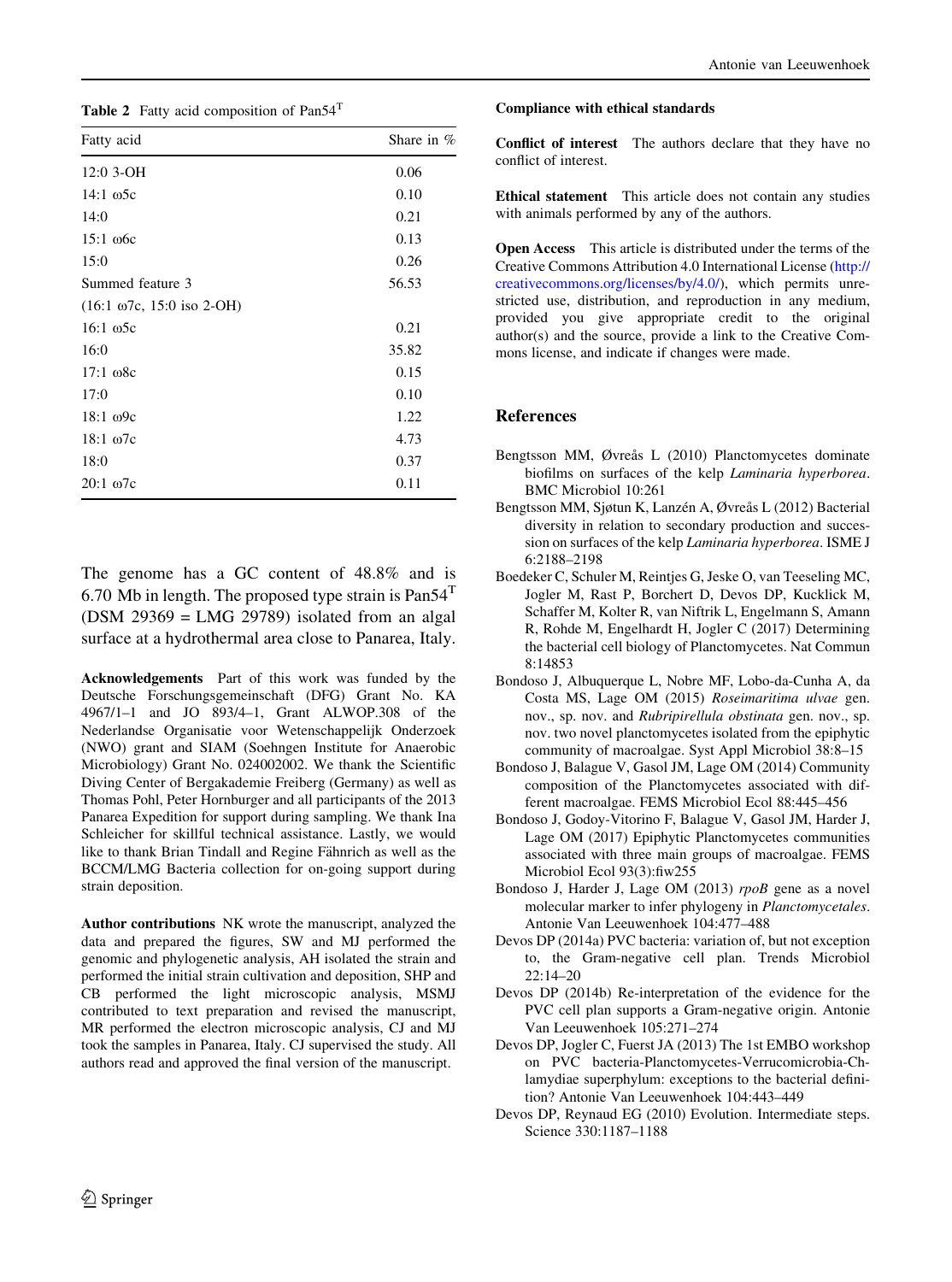- <span id="page-8-0"></span>Devos DP, Ward NL (2014) Mind the PVCs. Environ Microbiol 16:1217–1221
- Frank O, Michael V, Pauker O, Boedeker C, Jogler C, Rohde M, Petersen J (2014) Plasmid curing and the loss of grip—the 65-kb replicon of Phaeobacter inhibens DSM 17395 is required for biofilm formation, motility and the colonization of marine algae. Syst Appl Microbiol 38:120–127
- Fuerst JA, Sagulenko E (2011) Beyond the bacterium: planctomycetes challenge our concepts of microbial structure and function. Nat Rev Microbiol 9:403–413
- Fuerst JA, Webb RI (1991) Membrane-bounded nucleoid in the eubacterium Gemmata obscuriglobus. Proc Natl Acad Sci USA 88:8184–8188
- Gabbianelli G, Gillot P, Lanzafame G, Romagnoli C, Rossi P (1990) Tectonic and volcanic evolution of Panarea (Aeolian islands, Italy). Mar Geol 92:313–326
- Graca AP, Calisto R, Lage OM (2016) Planctomycetes as novel source of bioactive molecules. Front Microbiol 7:1241
- Gugliandolo C, Lentini V, Bunk B, Overmann J, Italiano F, Maugeri TL (2015) Changes in prokaryotic community composition accompanying a pronounced temperature shift of a shallow marine thermal brine pool (Panarea Island, Italy). Extremophiles 19:547–559
- Jeske O, Jogler M, Petersen J, Sikorski J, Jogler C (2013) From genome mining to phenotypic microarrays: Planctomycetes as source for novel bioactive molecules. Antonie Van Leeuwenhoek 104:551–567
- Jeske O, Schüler M, Schumann P, Schneider A, Boedeker C, Jogler M, Bollschweiler D, Rohde M, Mayer C, Engelhardt H, Spring S, Jogler C (2015) Planctomycetes do possess a peptidoglycan cell wall. Nat Commun 6:7116
- Jogler C, Glöckner FO, Kolter R (2011) Characterization of Planctomyces limnophilus and development of genetic tools for its manipulation establish it as a model species for the phylum Planctomycetes. Appl Environ Microbiol 77:5826–5829
- Jogler C, Waldmann J, Huang X, Jogler M, Glöckner FO, Mascher T, Kolter R (2012) Identification of proteins likely to be involved in morphogenesis, cell division, and signal transduction in Planctomycetes by comparative genomics. J Bacteriol 194:6419–6430
- Jogler M, Jogler C (2013) Towards the development of genetic tools for Planctomycetes. In: Fuerst JA (ed) Planctomycetes: cell structure, origins and biology. Springer, Berlin, pp 141–164
- Kim M, Oh H-S, Park S-C, Chun J (2014) Towards a taxonomic coherence between average nucleotide identity and 16S rRNA gene sequence similarity for species demarcation of prokaryotes. Int J Syst Evol Microbiol 64:346–351
- Kohn T, Heuer A, Jogler M, Vollmers J, Boedeker C, Bunk B, Rast P, Borchert D, Glöckner I, Freese HM (2019a) Corrigendum: Fuerstia marisgermanicae gen. nov., sp. nov., an unusual member of the phylum Planctomycetes from the German Wadden Sea. Front Microbiol 10:1029
- Kohn T, Wiegand S, Boedeker C, Rast P, Heuer A, Jetten MSM, Schüler M, Becker S, Rohde C, Müller R-W, Brümmer F, Rohde M, Engelhardt H, Jogler M, Jogler C (2019b) Planctopirus ephydatiae, a novel Planctomycete isolated from a freshwater sponge. Syst Appl Microbiol. [https://doi.](https://doi.org/10.1016/j.syapm.2019.126022) [org/10.1016/j.syapm.2019.126022](https://doi.org/10.1016/j.syapm.2019.126022)
- Kohn T, Heuer A, Jogler M, Vollmers J, Boedeker C, Bunk B, Rast P, Borchert D, Glöckner I, Freese HM, Klenk HP, Overmann J, Kaster AK, Wiegand S, Rohde M, Jogler C (2016) Fuerstia marisgermanicae gen. nov., sp. nov., an unusual member of the phylum Planctomycetes from the German Wadden Sea. Front Microbiol 7:2079
- König E, Schlesner H, Hirsch P (1984) Cell wall studies on budding bacteria of the Planctomyces/Pasteuria group and on a Prosthecomicrobium sp. Arch Microbiol 138:200–205
- Kulichevskaya IS, Ivanova AA, Detkova EN, Rijpstra WIC, Damste JSS, Dedysh SN (2015) Planctomicrobium piriforme gen. nov., sp. nov., a stalked planctomycete from a littoral wetland of a boreal lake. Int J Syst Evol Microbiol 65:1659–1665
- Lachnit T, Fischer M, Kunzel S, Baines JF, Harder T (2013) Compounds associated with algal surfaces mediate epiphytic colonization of the marine macroalga Fucus vesiculosus. FEMS Microbiol Ecol 84:411–420
- Lage OM, Bondoso J (2014) Planctomycetes and macroalgae, a striking association. Front Microbiol 5:267
- Lee I, Ouk Kim Y, Park SC, Chun J (2016) OrthoANI: An improved algorithm and software for calculating average nucleotide identity. Int J Syst Evol Microbiol 66:1100–1103
- Lindsay MR, Webb RI, Fuerst JA (1997) Pirellulosomes: a new type of membrane-bounded cell compartment in planctomycete bacteria of the genus Pirellula. Microbiol 143:739–748
- Lonhienne TG, Sagulenko E, Webb RI, Lee KC, Franke J, Devos DP, Nouwens A, Carroll BJ, Fuerst JA (2010) Endocytosis-like protein uptake in the bacterium Gemmata obscuriglobus. Proc Natl Acad Sci USA 107:12883–12888
- Pilhofer M, Rappl K, Eckl C, Bauer AP, Ludwig W, Schleifer KH, Petroni G (2008) Characterization and evolution of cell division and cell wall synthesis genes in the bacterial phyla Verrucomicrobia, Lentisphaerae, Chlamydiae, and Planctomycetes and phylogenetic comparison with rRNA genes. J Bacteriol 190:3192–3202
- Pruesse E, Peplies J, Glöckner FO (2012) SINA: accurate highthroughput multiple sequence alignment of ribosomal RNA genes. Bioinformatics 28:1823–1829
- Qin Q-L, Xie B-B, Zhang X-Y, Chen X-L, Zhou B-C, Zhou J, Oren A, Zhang Y-Z (2014) A proposed genus boundary for the prokaryotes based on genomic insights. J Bacteriol 196:2210–2215
- Rast P, Glöckner I, Boedeker C, Jeske O, Wiegand S, Reinhardt R, Schumann P, Rohde M, Spring S, Glöckner FO (2017) Three novel species with peptidoglycan cell walls form the new genus Lacunisphaera gen. nov. in the family Opitutaceae of the verrucomicrobial subdivision 4. Front Microbiol 8:202
- Rivas-Marin E, Canosa I, Santero E, Devos DP (2016) Development of genetic tools for the manipulation of the Planctomycetes. Front Microbiol 7:914
- Rodriguez-R LM, Konstantinidis KT (2016) The enveomics collection: a toolbox for specialized analyses of microbial genomes and metagenomes. PeerJ Preprints 4:e1900v1
- Rodriguez RL, Gunturu S, Harvey WT, Rossello-Mora R, Tiedje JM, Cole JR, Konstantinidis KT (2018) The Microbial Genomes Atlas (MiGA) webserver: taxonomic